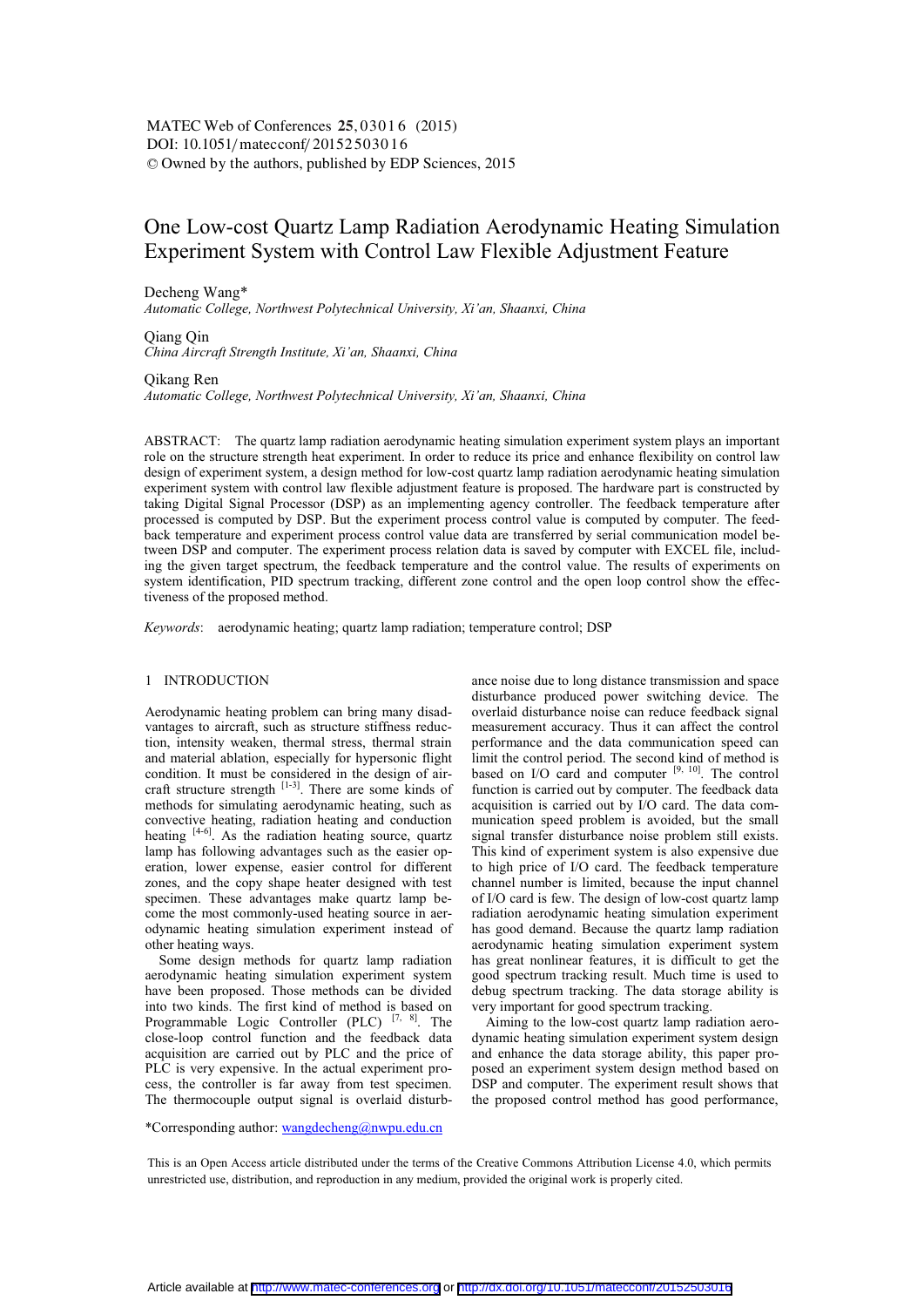MATEC Web of Conferences



Figure 1. Hardware structure schematic diagram

improving the effectiveness of the aerodynamic heating simulation experiment.

#### 2 HARDWARE DESIGN OF EXPERIMENT **SYSTEM**

The hardware structure of the proposed quartz lamp radiation aerodynamic heating simulation experiment system is shown in Figure 1.

The AC voltage part provides the original energy to experiment system. It directly adopts three-phase AC 380V provided by power supply system.

The function of the power convert device part is to dynamically adjust the quartz lamp input voltage, providing the basis for heat condition close-loop control. It is constructed by single phase AC regulating voltage module. The model number is LTVDH-380V -120A. This module is controlled by analog voltage signal with range scope from 0V to 5V. This analog voltage signal has a certain relationship between the input voltage and the output voltage of quartz lamp. As the input control voltage changing, the quartz lamp input voltage is changed. There is electrical isolation feature between the control signal and the high voltage signal, enhancing the system safety performance.

The heater is constructed by a series of quartz lamps. The input voltage of each quartz lamp can be 380V. In order to improve the heat flux output ability, reflectance coating on the surface of quartz lamp is adopted.

The test specimen depends on the experiment object. Different experiments may have different test specimens. Its temperature change is controlled by quartz lamp radiation heat transfer, and its temperature is measured by thermocouple. In our following experiment, the material of the test specimen is titanium alloy with TB type. The K-type thermocouple is used.

The signal convert part is used to convert small voltage signal of thermocouple into big voltage meeting the requirement of following-up part. This part can be placed near the test specimen. The noise produced by long distance transmission and power switching device space disturbance can be solved effectively. By amplified this small signal, the controller can carry out more accurate acquisition of feedback signal. The model number of signal convert part is DS-22-111AD. Its working power source is 24V.

The function of the controller part is different from traditional controller with auto-computing feature of control value. Its function has three parts: the feedback temperature acquisition, the control vale output and the data communication. It is constructed by DSP with TMS320F2812. In order to achieve corresponding function, the DSP minimum system is constructed. It includes following parts such as power supply part, JTAG part, crystal oscillator part and digital level changing part. The power supply part mainly provides 3.3V and 1.9V by 5V input power supply with special power supply chip. The JTAG part is used to debug the program by online model. After finished the program debugging, the program is programmed in flash memory. The frequency of crystal oscillator is 30MHz. Digital level changing part mainly achieves the digital voltage change which is between 5V and 3.3V. In order to get feedback of temperature, it will acquire the voltage signal using inner analog to digital converter's peripheral function. Sixteen channels' signals can be connected to DSP at the same time. The controller and the computer build the communication relationship by serial communication. The controller sends temperature information to computer. It also receives control value by this digital communication model. In order to achieve digital level changing, the specific communication application chip max3232 is used. What's more, it outputs analog voltage to change output of the power convert device. Because TMS320F2812 inner does not have digital to analog converter function in peripheral, the implement of digital to analog converter function depends on circuit design. Taken into consideration of concise circuit design, the serial digital to analog converter module is adopted. The corresponding analog converter device module number is TLC 5615.

The function of computer includes following parts, such as control vale computing, human-computer interaction, data communication and data storage. By serial communication, the computer can get feedback temperature and send control vale to DSP. The implement of human-computer interaction function depends on the software design. By human-computer interaction, the operator can design the experiment target spectrum. The experiment process condition can be monitored and the control law parameters can be set freely. By control law and feedback temperature information, it produces new control value. The experiment process data is saved in EXCEL file, including the target spectrum data, the feedback temperature data and the control value data.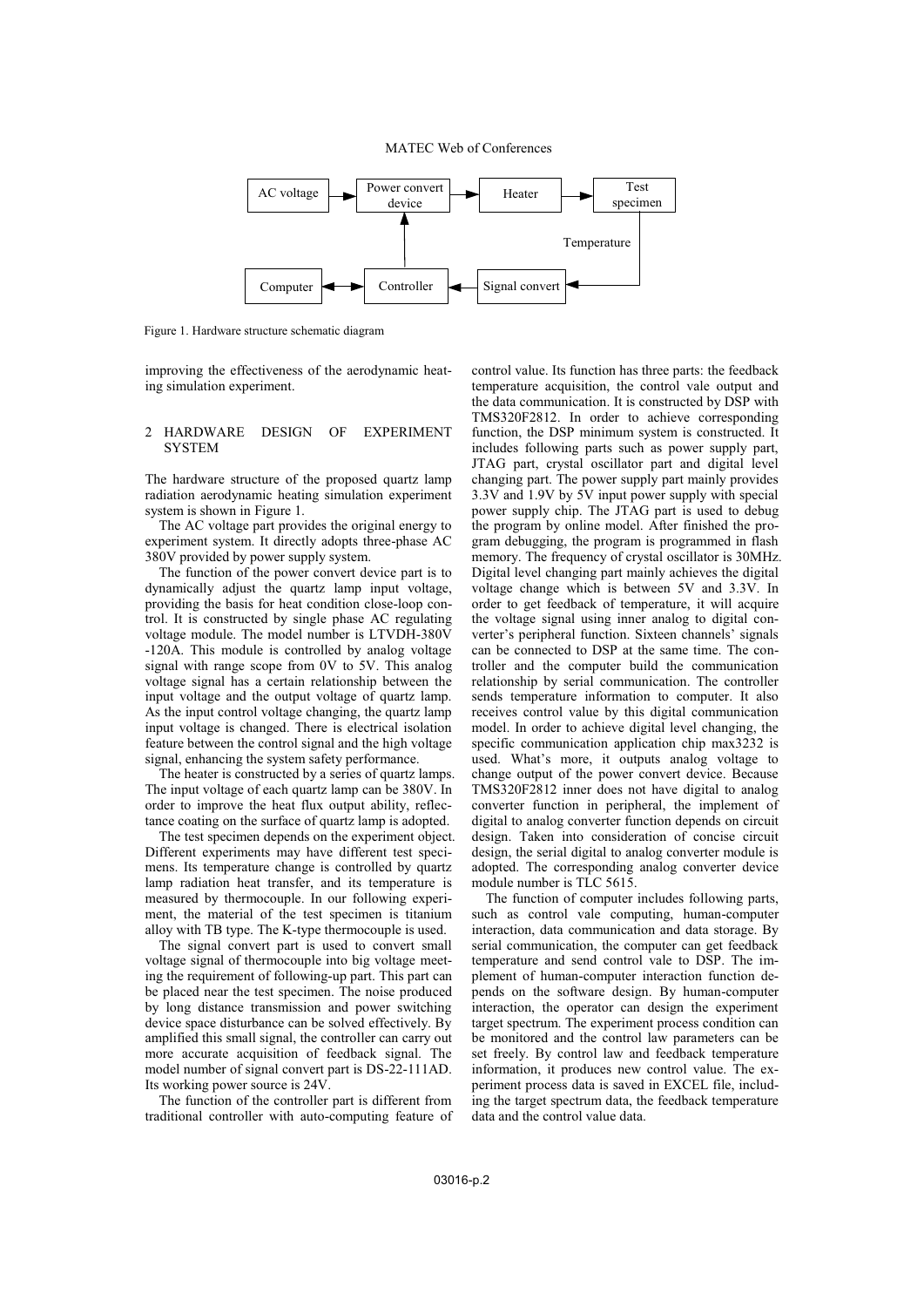## EMME 2015

The whole experiment system hardware is shown in Figure 2 and Figure 3. Figure 2 mainly contains the controller part and the signal convert part. The switching power supply is used to provide working power supply with 5V and 24V. Figure 3 mainly contains the heater part, the power convert device part and the test specimen part. The breaker is used to improve the system safety performance.

The buffer register data is sent to computer by serial model under the baud rate control. In analog signal output part, the serial clock signal and the enable signal are provided by digital output signal with input/output function of peripheral. In sampling part, the timer is used to realize equal internal sampling. The filtering part is used to reduce the noise influence on feedback temperature accuracy measurement.



Figure 2. The controller part and the signal convert part



Figure 3. The heater part, the power converter device part and the test specimen part

#### 3 SOFTWARE DESIGN OF EXPERIMENT SYS-**TEM**

The software design is divided into two parts, including the controller software part and the computer software part.

The controller software part is carried out by TMS320F2812. It is developed by Code Composer Studio (CCS) with C language. The corresponding program function can be divided into five parts: data acceptance, data transmission, analog signal output, sampling and filtering. The data acceptance part is implemented by interrupting way. When the acceptance interrupt happened, the data saved in the corresponding receiving data buffer register is assigned to the variable. The data transmission part is implemented by inquiring way. By equal time interval, the data will be written into the corresponding transmission data buffer register, as buffer register empty.



Figure 4. Computer software flow chart

The computer software part is carried out by computer. It is developed by LabWindows/CVI based on C language. It mainly provides the human-computer interaction interface. The corresponding program function can be divided into five parts: data acceptance, data transmission, data saving, control value computing. The corresponding program flow chart is shown in Figure 4. The experiment correlation data is saved in EXCEL file. Before the beginning of experiment, the target spectrum should be given by EXCEL file style. The aim of communication protocol initialization is to ensure the serial communication reliability. By reading corresponding EXCEL file, the target spectrum data is assigned to the corresponding array. In order to keep the same control period, the timer is adopted. At the beginning of the experiment, the timer is enabled. At the end of the experiment, the timer is shut off. By comparing the feedback temperature and the target spectrum, the new control value is produced based on the corresponding control law. The target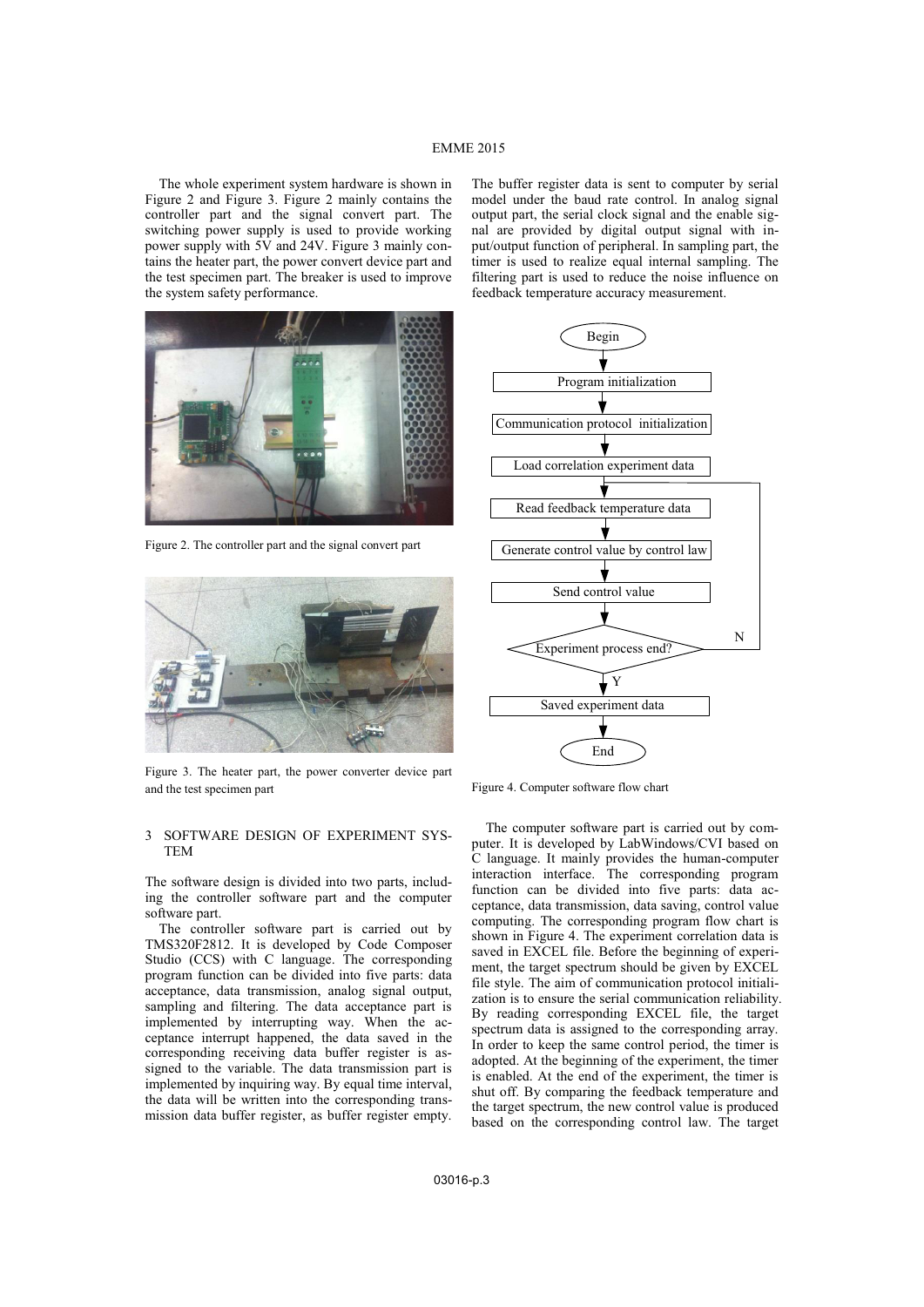spectrum data, feedback temperature data and control value data are saved in different array. Whether the experiment process finished depends on checking the target spectrum data. After the experiment process finished, those experiment process data are saved by writing EXCEL file. At the end of experiment process, the control value is set to zero in order to enhance the experiment safety performance.

#### 4 EXPERIMENTAL ANALYSIS

In order to verify effectiveness of the proposed quartz lamp radiation aerodynamic heating simulation experiment system, the flowing experiment is carried out.

It is very important for experiment system with system identification feature. The reason is summarized as the following two aspects. The first one is that the system identification can give the guidance for control law design by traditional parameter adjustment method. The second one is that the system identification provides a basis for experiment system feature analysis. And the first experiment is carried out on system identification. The control signal of power convert device is selected as the system identification of given signal. The given signal is changed with range which is from 1V to 3V by interval with 0.5V, and each stage lasts 3 minutes. The feedback temperature is shown in Figure 5. This feedback curve can be used to construct an implementing agency model by mechanism analysis. It can be also used to conduct the control law design.



Figure 5. Feedback temperature for system identification

The most commonly-used spectrum tracking debug method is PID. The second experiment is carried out on PID tracking. By the proposed experiment system, PID parameters, including the proportional parameter, the integral parameter and the differential parameter, can be set freely. Figure 6 gives a PID spectrum tracking result based on the system identification result conducting parameters design. The given spectrum curve and the feedback temperature curve are plotted in Figure 6. We cannot recognize these two curves, because the tracking result is very good.

Different positions on weapon may have different thermal characteristics because of flight characteristics. Thus, different places on test specimen may have different target spectrum during experiment process. Different zone control ability is very important for aerodynamic heating simulation experiment system and the third experiment is carried out on different zone control. Figure 7 gives different zone control results. Two different zones are given different target spectrum. The design of controller parameters is also based on the system identification result. The given target spectrum and the feedback temperature curve are plotted in the same figure. We cannot recognize these two curves, because the tracking result is very good.







Figure 7. Different zone control results

The given target spectrum used in aerodynamic